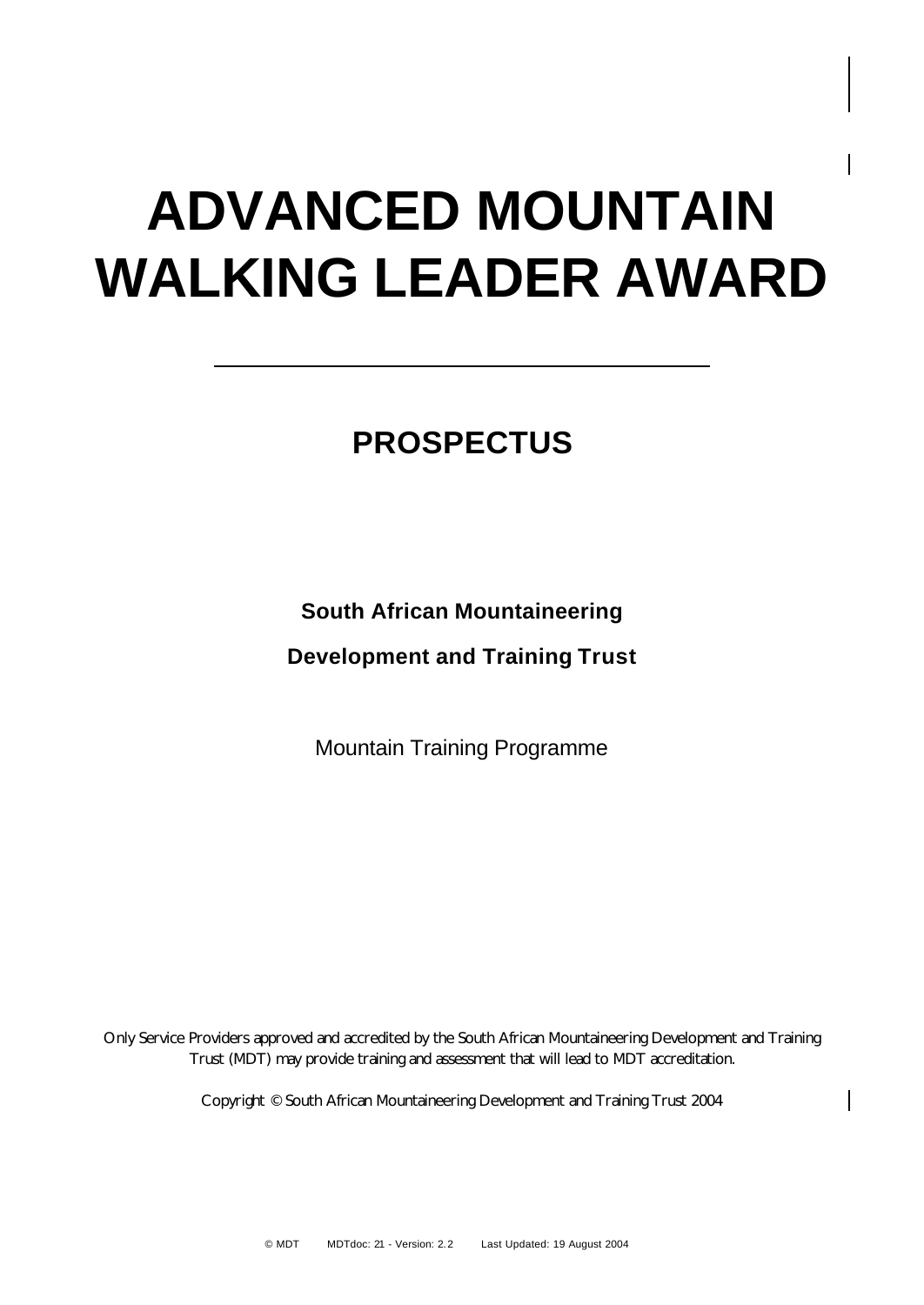The South African Mountaineering Development and Training Trust Programme (MDT), was established to develop and maintain nationally recognised standards for the many clubs, organisations and individuals active in mountain related activities.

Controlled by the South African Mountaineering Development and Training Trust, a legally constituted body registered with the master of the Supreme Court, co-ordinates and administers the functioning of the Mountaineering Development and Training programme.

Introduced in 1996, the MDT comprises of nine partially independent Awards, each integrating practical, theoretical and experiential components through a process of training and assessment. From the Basic Mountain Walking Leader Award to the Mountaineering Instructor Award, each is primarily concerned with good practice, leading to the safe enjoyment of the activity.

Training and assessment courses are run by Service Providers<sup>1</sup> approved and accredited by the trust.

Since its introduction, the programme has gained the support of the many professional, semi-professional and voluntary guides, leaders and instructors active in South Africa's mountains.

An overview of the Mountain Training Programme is provided below.

Information on the components of the MDT programme, how to register, or where to go for training and assessment courses can be obtained from:

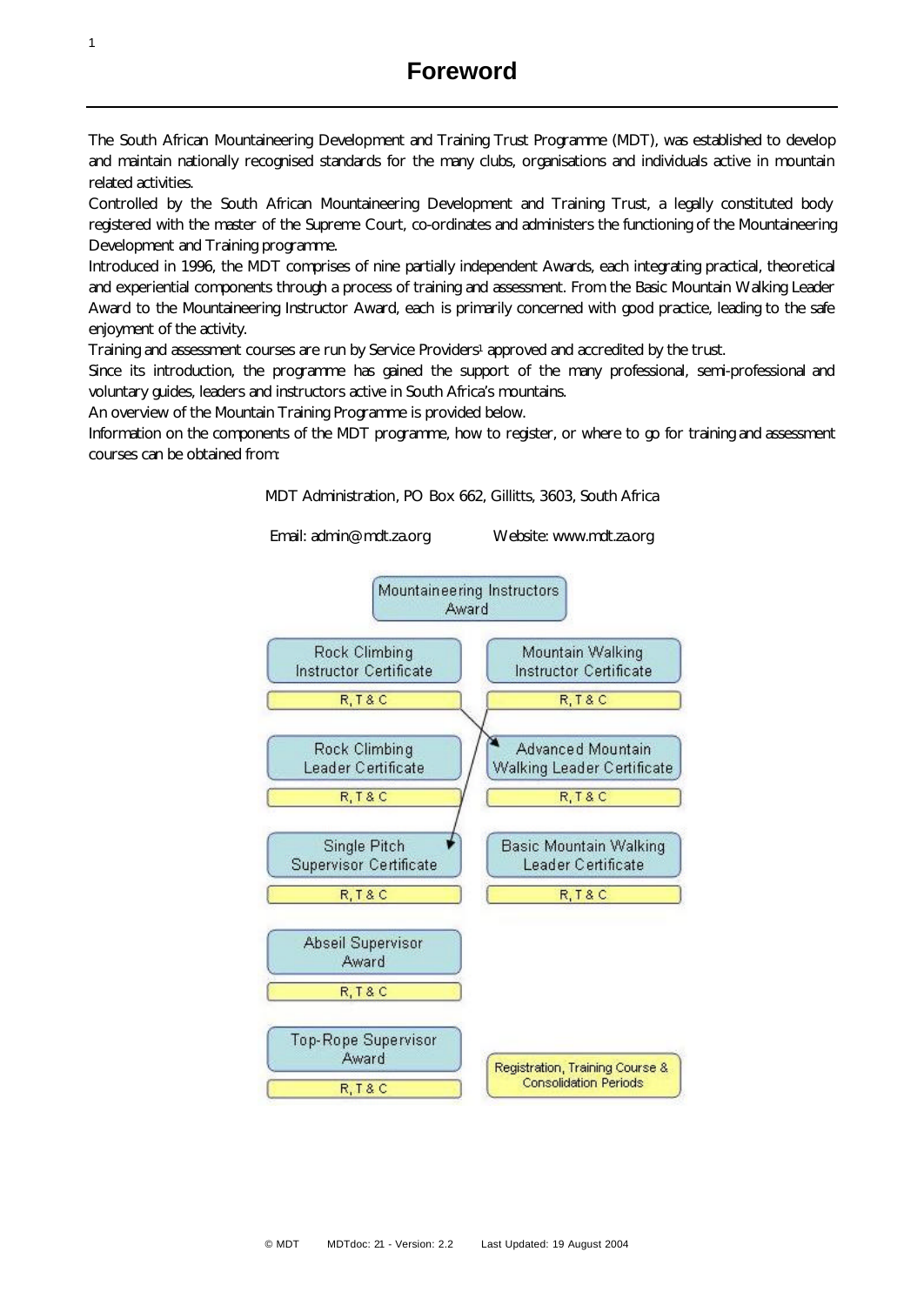# **Advanced Mountain Walking Leader Award Prospectus**

#### **Introduction**

The Advanced Mountain Walking Leader Award provides comprehensive training and assessment in the technical and group management skills required by those who wish to lead groups in the remote mountain areas of South Africa.

#### **Scope**

The Award offers the candidate the opportunity to gain technical competence in leading walkers. It does not provide a rock climbing or mountaineering qualification.

The Award is intended for those leading groups in remote mountainous country where walkers are dependent on themselves.

Completion of a training course alone, without taking an assessment course, is not a qualification in itself, although it may be of considerable benefit to the trainee.

#### **Stages**

The Award comprises of:

- 1. registration and issue of a logbook;
- 2. a six-day training course;
- 3. further experience gained during a consolidation period;
- 4. a four day assessment course;
- 5. continuing experience entered in a logbook.

#### **Registration**

The candidate wishing to register must:

- 1. be not less than eighteen years of age;
- 2. have a genuine interest in mountain walking and group leadership;
- 3. have at least twelve months experience of mountain walking and lightweight camping;
- 4. complete the registration application and enclose the appropriate fee. This must be submitted to the MDT via an approved Service Provider.

Service Providers are given a period of 14 days from the date of completion of the course, to submit the registration details of their course attendees. The MDT administration then has a further 14 days to process these registrations, and to supply you with your registration number as recorded on the MDT database

Please feel free to contact the MDT administrator at any time to check up on your registration. You should receive a letter confirming receipt of your registration form once the MDT administration has received it. If you do not receive such confirmation, you may contact the MDT administrator, who will contact the Service Provider immediately should the registration details not yet have been submitted.

The purpose of this is to ensure speedy registration, leading to satisfied candidates. Please be assured of our commitment to aid you in this process.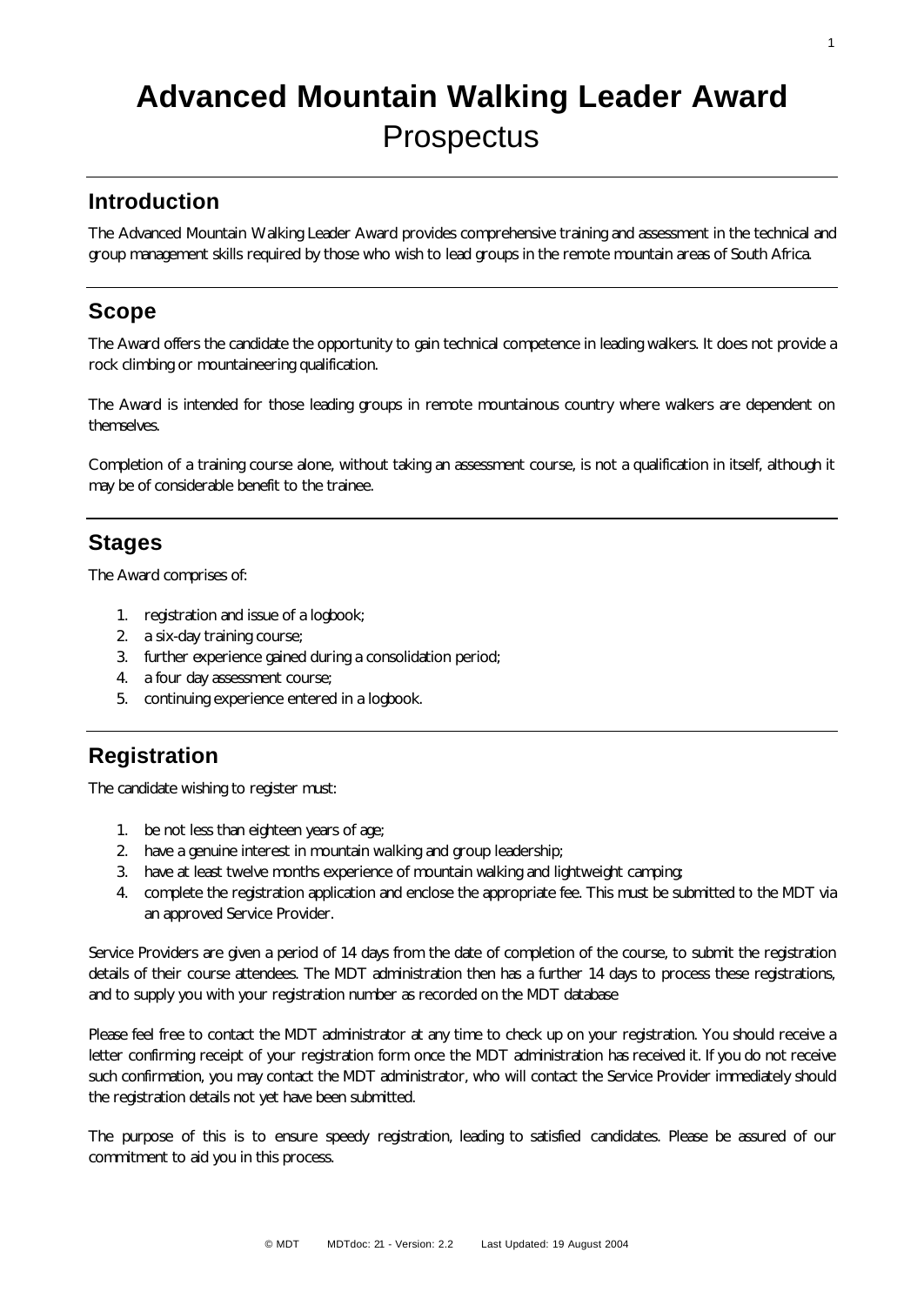#### **Training**

The candidate must attend a six-day training course run by an approved Service Provider.

The training course is for potential leaders and assumes basic competence as a mountain walker. It emphasises those skills, which the candidate might have difficulty in learning without guidance.

On completion of the training, the Service Provider will endorse the appropriate page(s) in the logbook.

## **Logbook**

Experience gained by the candidate should be recorded in the MDT Mountain Logbook. Entries should be concise and easily read, providing a complete record of the candidate's experience.

The logbook is divided into five sections and includes:

- a record of experience gained prior to the training course;
- the particulars of the training course, completed by the Service Provider;
- a record of experience gained during the period between the training and assessment courses;
- the particulars of the assessment course, completed by the Service Provider;
- a record of experience gained after the assessment.

### **Consolidation**

During the period between training and assessment courses, the candidate is expected to gain extensive experience in mountain areas. This must include some practice in leading parties in easy mountain country and working under the guidance of a suitably experienced leader, more difficult and remote mountain country3.

Experience gained in other mountain activities is useful but not a pre-requisite. Experience gained in other countries, while valuable is not a substitute for specific experience gained in South Africa. The candidate should therefore have substantial experience of South African mountains.

The consolidation period will be a minimum of twelve months.

#### **First Aid**

At the start of the assessment course the candidate must hold a currently valid approved First Aid Certificate

#### **Assessment**

Before attending and assessment course the candidate must:

- have completed twenty quality days in mountainous country;
- have completed eight overnight camps in different locations;
- have walked in three different mountain regions;
- have ascended a minimum of twenty named peaks requiring one thousand meters of ascent;
- be familiar with all aspects of the syllabus;
- have obtained a personal profile submitted by a referee;
- hold a currently valid approved first aid certificate.

The candidate will be expected to present a logbook and first aid certificate to the Service Provider, to confirm that these requirements of the award have been met.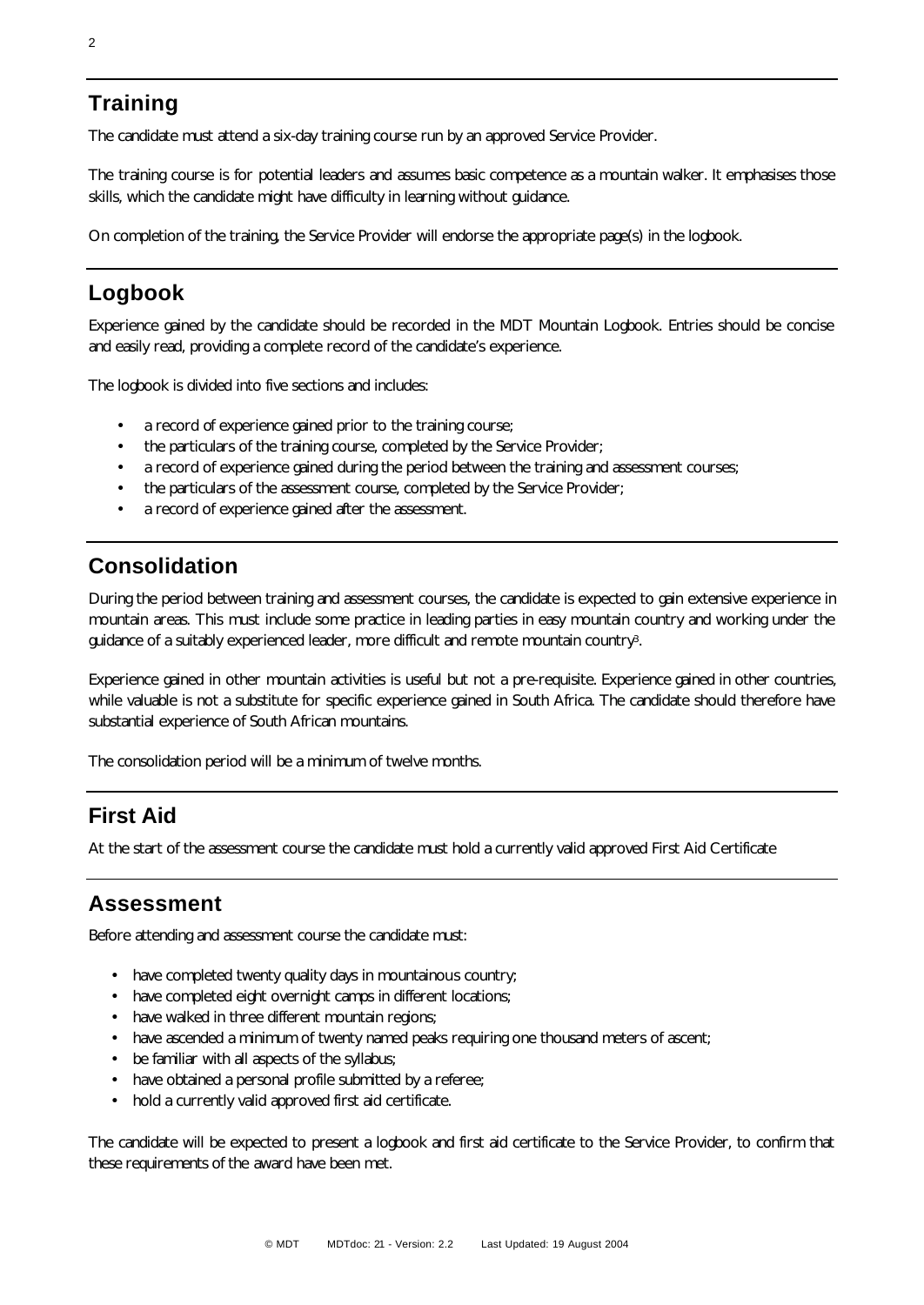During the assessment course, which lasts a minimum of four days, the candidate will be tested in accordance with the syllabus requirements.

The Service Provider will endorse the Assessment Report in one of three ways:

#### **Pass**

Awarded where the candidate has demonstrated proper knowledge and application of the course syllabus and has shown the necessary experience.

#### **Deferred**

Awarded where the candidate has generally performed at the required standard and shown the necessary experience and attributes, but where complete proficiency has not been attained. Written recommendations for further experience will be given, along with details of the proposed one-day reassessment.

#### **Recommended Reassessment**

Awarded where the candidate's performance has been weak, or the necessary experience and attributes have not been shown.

#### **Recognition of Prior Learning**

Exemption through RPL from the training & consolidation period is possible for the candidate who can demonstrate substantial experience prior to registration. It must be stressed that the consolidation period is an essential part of the preparation for assessment, enabling the candidate to personally evaluate the techniques demonstrated during training.

Full details of the RPL process can be obtained from the MDT's RPL Policy document

#### **Moderation**

Every assessment undertaken by a Service Provider is moderated and candidates must understand that any provisional result given to them by their Service Provider may be overturned by the Moderation process. Full details will be provided to the candidate and Service Provider in this case.

Full details of the Moderation process can be obtained from the MDT's Moderation Policy document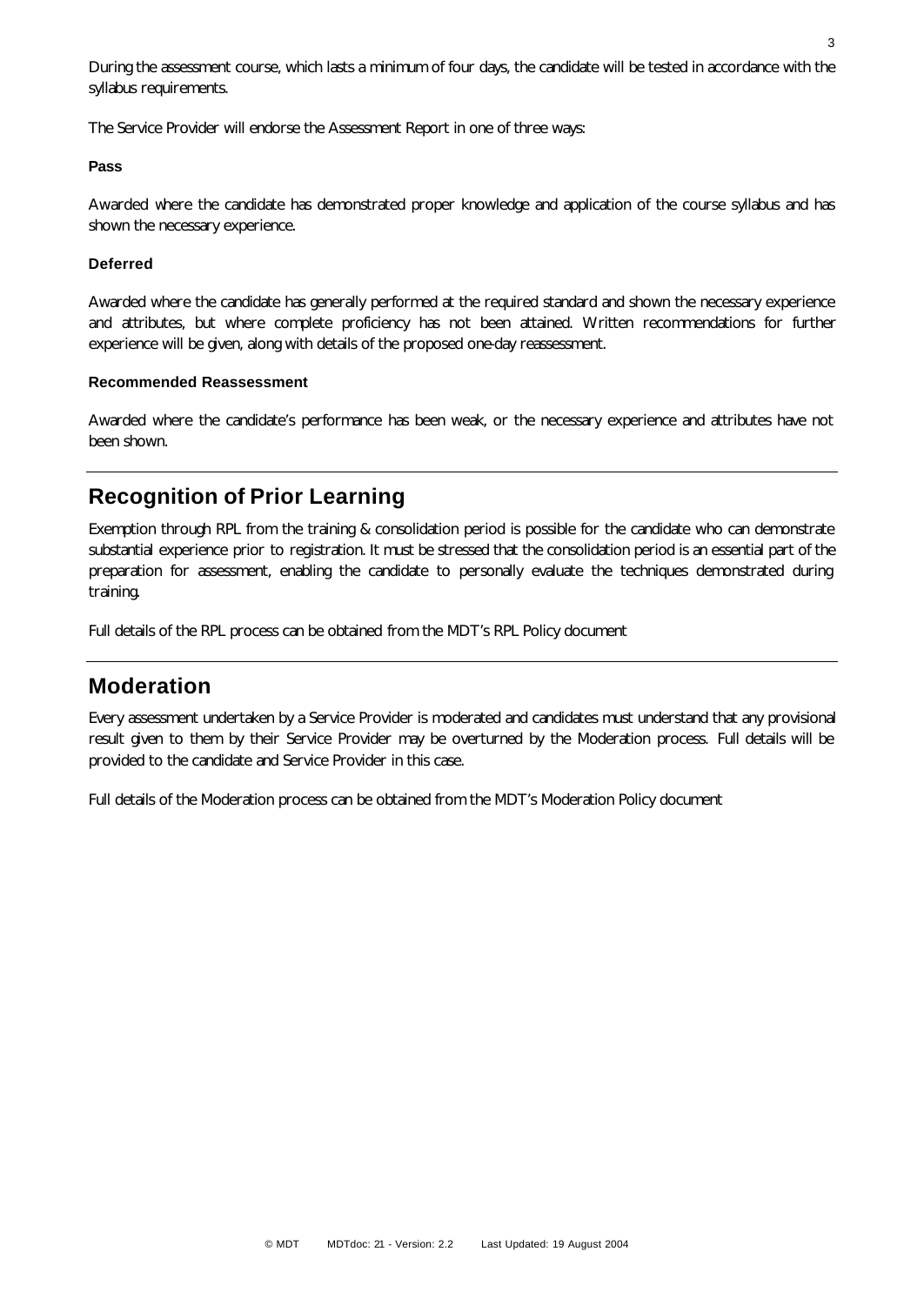## **Advanced Mountain Walking Leader Award Notes**

- 1. The MDT Administrator, on receiving the registration application and registration fee, will issue a receipt as proof that registration has been successful.
- 2. A list of approved Service Providers is available from the MDT Administrator and MDT Website.
- 3. Ideally, the candidate should be under the direction of an AML, or higher award holder.

#### **Scope**

It is the duty of the employer or operating authority to decide whether a leader possesses the personal attributes needed to take responsibility for a group of people. It is the combination of technical skills, wide experience and personal qualities, which forms the basis for effective group management. The award assesses the technical skills and experience, the employer or operating authority must gauge personal qualities.

#### **Experience**

Candidates often experience some difficulty when compiling their registration forms and logbooks, in trying to determine whether or not they meet the experience requirements of the award.

The Service Provider and the MDT are looking for both depth and breadth of experience since the candidate who only has the minimum experience is unlikely to benefit from either training or assessment courses.

The Mountain Training Programme is South Africa oriented, therefore, experience recorded should reflect this. Whilst experience gained abroad is undoubtedly valuable it is not necessarily the most appropriate.

#### **Quality Days**

A quality mountain day should contain elements of planning, exploration and navigation; they should be strenuous and reasonably demanding; ideally on unfamiliar terrain which will necessitate the use of map and compass; and perhaps most importantly, the end result will give a sense of achievement, satisfaction and enjoyment.